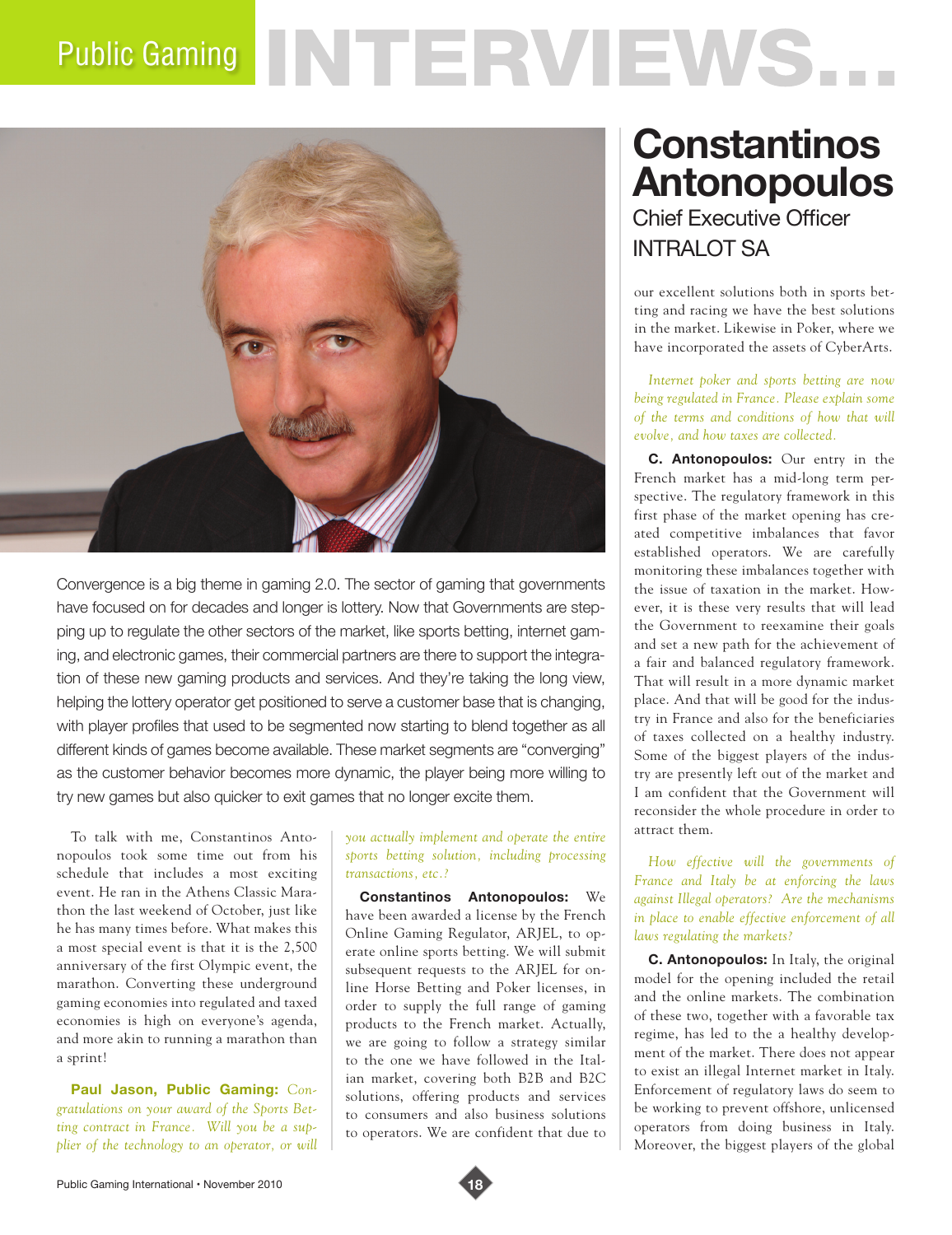market have already received a license to operate in the Italian market. That is not the case in France, where we see only the online market opened, and even that in a rather protective way. Actually, there do exist some grey areas in the Italian market land-based operations; some companies claim to operate in the Italian territory under a European online license, obtained in another country of the EU, and use it also for land-based operations (CTDs). On the other hand, there is also the case of the PDCs or "punti remoti", which are points of sale that allow access to Internet sites. In practice, these are shops operating without paying the license for the right to operate. In any case, the Italian authorities should guarantee equality before the law for all the operators. They have started the efforts to accomplish this by recently prohibiting the installation of PCs in those grey area POS's, sometimes even closing them down. We are waiting for some action on the CTDs area as well. Based on their track record for turning this market into a productive combination of being both open and highly regulated, I am confident that the Italian regulators will close all loopholes.

## *The governments of Europe have been working hard to prevent sports betting from corrupting the integrity of sports. The first step towards that goal is to regulate it instead of forcing it underground, correct?*

**C. Antonopoulos:** Regulation is a catalyst towards clarity in sports. The industry needs to be effectively regulated for it to grow. Technology is the key enabler of effective regulation in sports betting. The market for sports betting absolutely depends on the integrity of the games. The consumer needs to be confident that the betting is fair and honest otherwise they won't bet. That fact motivates sports and licensed betting operators to be the best guardians of sports integrity, sports betting integrity, and the biggest supporters of transparency in this industry. INTRALOT is paying very close attention to this subject and committed to act in the interest of protecting the integrity of sports and sports betting. We are one of the first betting operators that have signed a Cooperation Agreement with FIFA's subsidiary Early Warning System GmbH, becoming a vital part of a global endeavor to preserve and protect the integrity of football.

*There has been much litigation over what is allowed under EU law with respect to the member states' rights to regulate gaming. This confusion has impeded the growth of the gaming markets in the EU because governments did not want to be told by the ECJ that they were out of compliance, hasn't it? Is it becoming clearer what is expected of the member states with respect to staying compliant with EU trade and commerce laws?*

**C. Antonopoulos:** Europe is one of the most advanced and evolved markets in the gaming sector worldwide. The regulated opening of a number of European markets, such as Italy and France, and the integration of the private sector under this new regulatory framework, has led the gaming market to new highs. All the big players are carefully monitoring the developments in the EU market. There are a number of decisions of the ECJ that provide guidance by interpreting the scope and the applicability of EU law on the basis of questions raised by state courts. But after the ECJ issues its decision, then the local court has to issue its decision on the basis of the guidance provided by ECJ. Also, the decisions of the ECJ are used as jurisprudence by courts in other member states, and will be very influential in the numerous legal cases currently open in various countries. In fact, each local court has the discretion to draw its own conclusions, on the basis of each EU state national legislation. This creates a kind of "legal Babel," with different results that are not always compatible with each other.

I think that the governments either should safeguard the operational framework of the national monopolies in their territory, which may lead to the decrease of sales, or they should move on with the opening of their markets in order to allow more operators to participate.

As far as the member states of the European market are concerned, I think that more countries will follow the example of Italy and France. Spain and Germany, among other countries, are seriously considering the opening of their markets. Moreover, we have to bear in mind that the new member states of the Central-East Europe are trending towards opening their markets. They are not attached to a legacy system of monopoly in gaming and so are more able to move forward with opening up the markets. Of course, the UK market has been opened in many gaming categories for a long while and provides a good looking glass into what an open market looks like. Therefore, if the majority of the Member States ends up opening their local markets, that will cause their neighboring countries to reconsider their regulatory framework.

In this new world order, the need for a common legal framework for all the member states of the European Union is more necessary than ever. INTRALOT is one of the first organizations in the industry to recognize and be an outspoken supporter of rationalizing the regulatory framework in Europe. The new Commissioner for Internal Markets, Mr. Michel Barnier, has announced that he is going to issue a Green Paper in the coming weeks. We welcome this initiative and think that it will be of much interest of all stakeholders in the gaming industry (governments, lotteries, vendors, operators, etc.).

*Much discussion surrounds skill games and their potential. Where is the line drawn between skill games and games of luck? What are the drivers behind skill games? Is there true potential and how do you see the future of this segment?*

**C. Antonopoulos:** Every game has its own market share. Whether it is a skill game or a game of luck, it's all about user experience and entertainment value. We are now experiencing convergence in technologies, including video streaming as well as new 3D video games. These new technologies promise to enhance the user experience in very interesting ways that will accelerate this convergence. The younger demographic is responding positively to these new products, causing us to feel that the future gaming environment will need to appeal to the player preferences of these new demographics for the markets to continue to grow and prosper. For example, we see that card games, which require skill, are very popular. But slot machines and VLTs, which do not require any skill, are increasing in popularity as well. Operators have to provide a full range of all games and have games that address all different lifestyles and preferences. The challenge for us is to make the most of all of these different submarkets by providing the games that appeal to everyone.

*What do you see as the future of the Private Management Agreement (PMA) in the U.S. market? Will other states need to take time to*